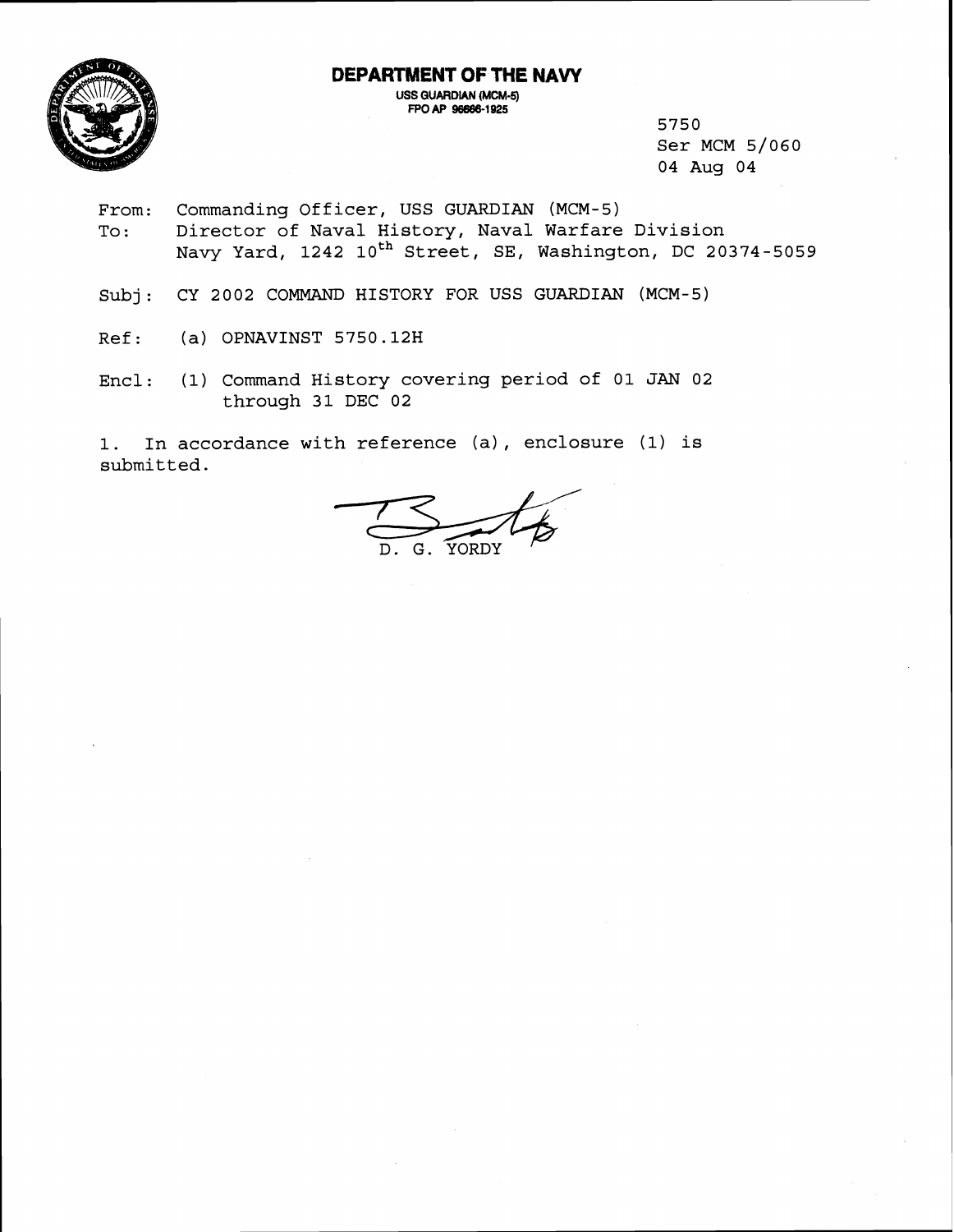# USS GUARDIAN (MCM 5) COMMAND HISTORY

# 1. Command Composition and Organization. USS GUARDIAN (MCM-5) UIC 21406

Mission: To conduct minehunting, minesweeping and mine neutralization operations against moored and bottom mines of contact, magnetic influence, acoustic influence and combination influence varieties.

Organizational Structure: GUARDIAN'S Immediate Superior in Command is COMMANDER, MINE COUNTERMEASURES DIVISION ELEVEN Sasebo, Japan.

| Name of Commanding Officer: | LCDR Stanley O. Keeve                    | $(28$ MAY-31 DEC) |
|-----------------------------|------------------------------------------|-------------------|
|                             | CDR Bernard M. Gately, Jr. (01JAN-28MAY) |                   |

Units under GUARDIAN's operational/administrative command: None.

GUARDIAN is home-ported at Commander Fleet Activities Sasebo (CFAS), in Sasebo, Japan.

### 2. Chronology.

| 01JAN-11JAN:      | IPT SASEBO, JAPAN. Holiday Upkeep.   |
|-------------------|--------------------------------------|
| 11JAN-03FEB:      | IPT SASEBO, JAPAN                    |
| 04FEB-07FEB:      | <b>U/W EAST CHINA SEA</b>            |
| 08FEB-10FEB:      | IPT SASEBO, JAPAN                    |
| 11FEB-13FEB:      | <b>ENR KURE, JAPAN</b>               |
| $14$ FEB:         | IPT KURE, JAPAN                      |
| 15FEB-27FEB:      | U/W SUO NADA BAY, JAPAN. MINEX/EODEX |
|                   | $02 - 1$ JA.                         |
| 28FEB-01MAR:      | ENR KAGOSHIMA, JAPAN                 |
| 02MAR-05MAR:      | IPT KAGOSHIMA, JAPAN                 |
| 06MAR-07MAR:      | <b>U/W EAST CHINA SEA</b>            |
| $08MAR-15MAR:$    | UPK SASEBO, JAPAN                    |
| 16MAR-17MAR:      | ENR POHANG, KOREA                    |
| 18 <sub>MAR</sub> | IPT POHANG, KOREA *                  |
| 19MAR-25MAR:      | U/W FOAL EAGLE '02                   |
| 26MAR-27MAR:      | IPT POHANG, KOREA                    |
| $28MAR$ :         | ENR PUSAN, KOREA                     |
| 29MAR-01APR:      | IPT PUSAN, KOREA                     |
| $02APR$ :         | <b>U/W EAST CHINA SEA</b>            |
| $03APR-22APR$ :   | <b>IPT SASEBO, JAPAN</b>             |
| 23APR-25APR:      | U/W SOUTH CHINA SEA                  |
| 25APR:            | IPT OKINAWA, JAPAN                   |
| 26APR-30APR:      | ENR HONG KONG, CHINA                 |
| 30APR-05MAY:      | IPT HONG KONG, CHINA                 |
| $05$ MAY-09MAY:   | ENR KOTA KINA BALU, MALAYSIA         |
|                   |                                      |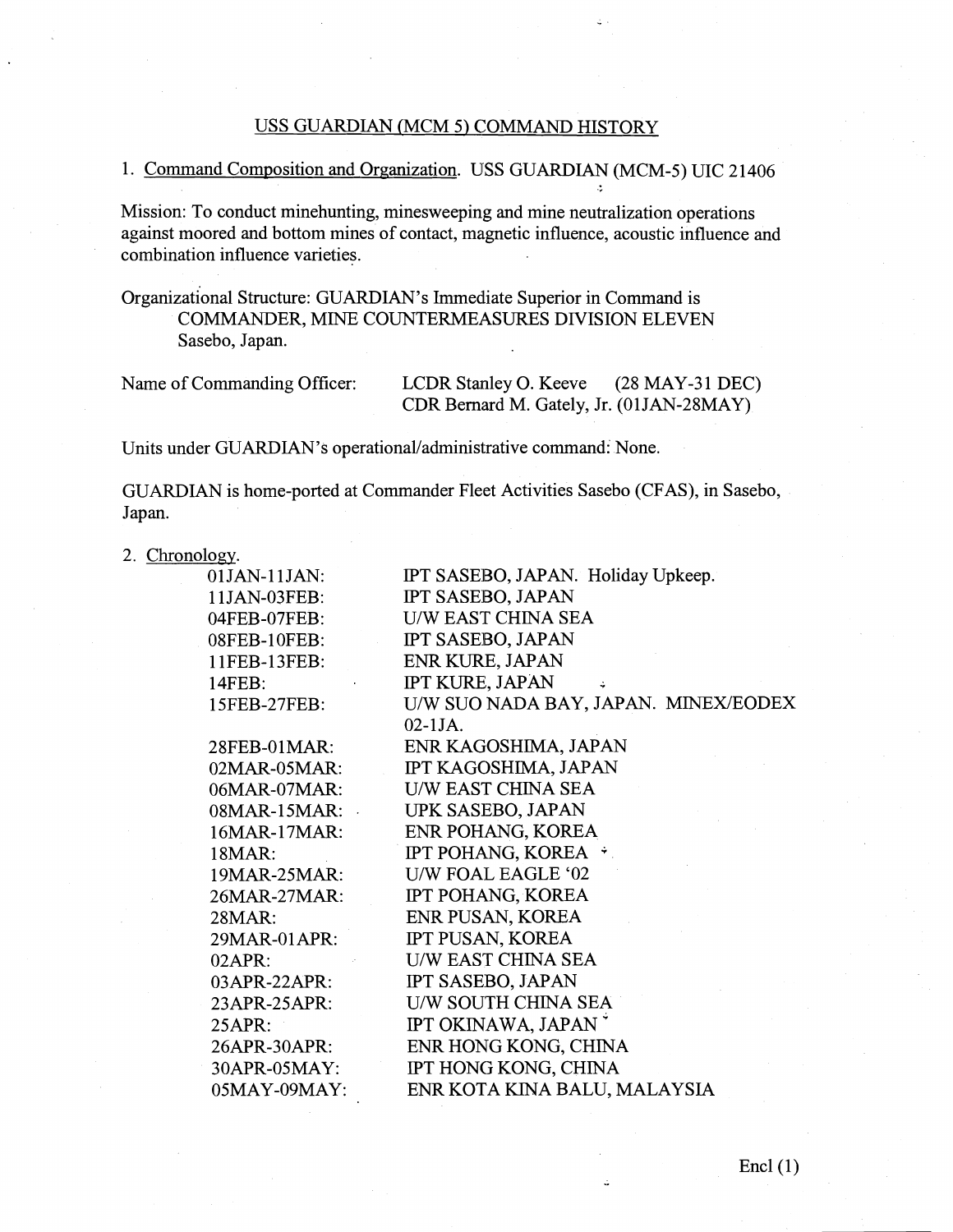| 09MAY:       | BSF, KOTA KINA BALU, MALAYSIA        |
|--------------|--------------------------------------|
| 09MAY-16MAY: | ENR SATTAHIP, THAILAND               |
| 16MAY-21MAY: | IPT SATTAHIP, THAILAND               |
| 22MAY-26MAY: | U/W COBRA GOLD '02                   |
| 27MAY-30MAY: | IPT SATTAHIP, THAILAND               |
| 31MAY-06JUN: | U/W MINEX, GULF OF THAILAND          |
| 07JUN-09JUN: | IPT SATTAHIP, THAILAND               |
| 10JUN-13JUN: | U/W MINEX, GULF OF THAILAND          |
| 14JUN:       | IPT SATTAHIP, THAILAND               |
| 15JUN-18JUN: | ENR SEMBAWANG, SINGAPORE             |
| 19JUN-21JUN: | IPT SEMBAWANG, SINGAPORE             |
| 22JUN-27JUN: | U/W SOUTH CHINA SEA                  |
| 27JUN:       | BSF KOTA KINABALU, MALAYSIA          |
| 28JUN-29JUN: | ENR SUBIC BAY, PHILIPPINES           |
| 30JUN-12JUL: | IPT SUBIC BAY, PHILIPPINES           |
| 13JUL-17JUL: | ENR OKINAWA, JAPAN                   |
| 18JUL:       | IPT OKINAWA, JAPAN                   |
| 19JUL-22JUL: | ENR SASEBO, JAAPAN                   |
| 23JUL-25JUL: | IPT SASEBO, JAPAN                    |
| 26JUL-20SEP: | IPT SASEBO, JAPAN. SRA.              |
| 21SEP:       | IPT SASEBO, JAPAN. SRA. Fast cruise. |
| 22SEP-24SEP: | IPT SASEBO, JAPAN. SRA.              |
| 25SEP-26SEP: | U/W SASEBO OPAREA. Sea Trials.       |
| 27SEP-30SEP: | IPT SASEBO, JAPAN.                   |
| 01OCT-07OCT: | IPT SASEBO, JAPAN.                   |
| 08OCT-09OCT: | U/W ECHISEA. Type Training.          |
| 10OCT-13OCT: | IPT SASEBO, JAPAN.                   |
| 14OCT-18OCT: | ENR YOKOSUKA, JAPAN.                 |
| 190CT-200CT: | IPT YOKOSUKA, JAPAN.                 |
| 21OCT-23OCT: | IPT YOKOSUKA, JAPAN. CART-II.        |
| 24OCT-26OCT: | IPT YOKOSUKA, JAPAN. IA.             |
| 27OCT:       | IPT YOKOSUKA, JAPAN.                 |
| 28OCT-08NOV: | IPT YOKOSUKA, JAPAN. TRAV.           |
| 09NOV-13NOV: | ENR SASEBO, JAPAN.                   |
| 14NOV-17NOV: | IPT SASEBO, JAPAN.                   |
| 18NOV-23NOV: | U/W ECHISEA. TSTA I <sup>*</sup>     |
| 24NOV-03DEC: | IPT SASEBO, JAPAN                    |
| 04DEC-05DEC: | U/W ECHISEA. Type Training.          |
| 06DEC:       | U/W ECHISEA. NAVCERT.                |
| 07DEC-08DEC: | IPT SASEBO, JAPAN.                   |
| 09DEC-11DEC: | U/W ECHISEA. Type Training.          |
| 12DEC-31DEC: | IPT SASEBO, JAPAN. Holiday Upkeep.   |

3. The following Command History for USS GUARDIAN (MCM-5) has been recreated from the Deck Log, Engineering Logs, and PODs.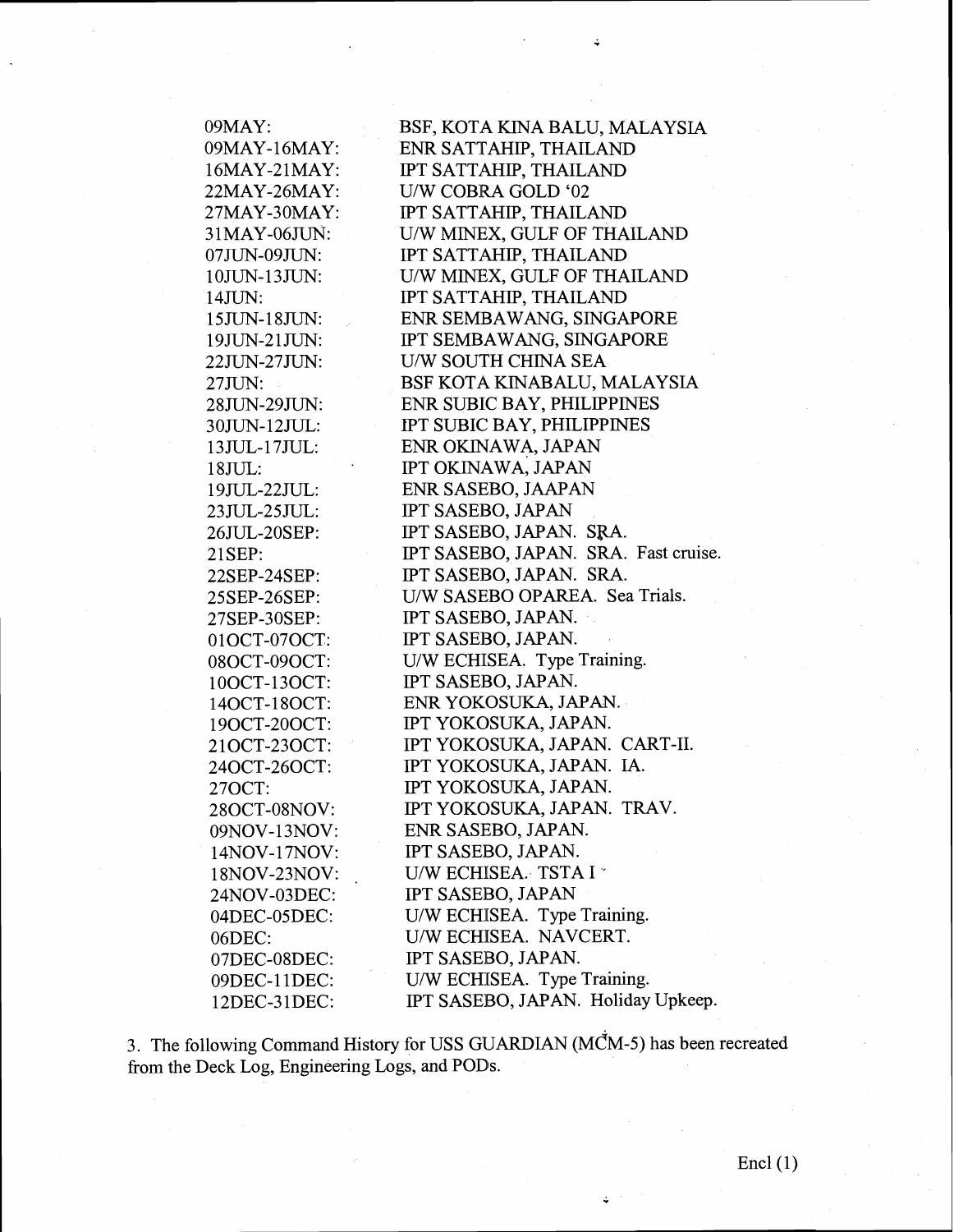#### 01 January to 31 January

The first two weeks of January marked the second half of a month-long holiday upkeep period that saw a considerable number of repairs onboard the ship. Half of the crew was on leave during this time, while the other half was arranged into three duty sections. Signifying the conclusion of the upkeep period, SEMAT I1 and C5RA teams arrived from the United States on the  $10<sup>th</sup>$  to inspect and assist in raising the material condition of the ship. Although many discrepancies were identified by these experts, the shortening of the visit due to operational commitments and funding limitations left many of them unresolved. Preparation for and completion of the ship's first 3M (Maintenance Material Management) Baseline Assessment (B1,A) as required under the new Navywide 3M program dominated the end of the month. Despite the ship's apprehension in light of 3M discrepancies that the previous year's INSURV inspection had revealed, GUARDIAN fared well and benefited from the experience by establishing improved maintenance and equipment validation procedures. Although the inspectors could not certify GUARDIAN'S 3M program based on the need to see a follow-on 3M Inspection to properly evaluate the effectiveness of the Navy's new 2-stage inspection progress, the ship felt confident as it awaited the inspection team's return in April. As the month rolled to an end, GUARDIAN commenced the CART-I (Command Assessment of Readiness to Train) administrative self-assessment of its readiness to begin the Interdeployment Training Cycle in the Fall. Binders containing checklists, training records, exercise requirements and material readiness inspection sheets soon proliferated in every work center. At the same time, the ship inventoried all spaces and equipment in preparation for the upcoming MINEXIEODEX and FOAL EAGLE '02 exercises. As part of these preparations, the crew completed installation of the Klein 5000 side scan sonar system and operationally tested it in the waters surrounding Sasebo.

## 01 February to 28 February

The ship left Sasebo on the  $4<sup>th</sup>$  enroute to Japan's Inland Sea. The first night underway was extremely rough, and after a meal of spicy curry and 35-degree rolls the ship reeked of vomit. While the transit through the Shimoneski Strait was smooth, the eddy currents that the bridge team witnessed attested to the fact that the strong tidal currents could have overpowered the ship if it hald tried to transit the straits during a tidal shift. GUARDIAN pulled into Kure without incident to refuel and attend the MINEXIEODEX inbrief. The port encouraged the crew to focus on the exercise by offering extremely limited entertainment options that did not extend far beyond a small bar at the end of the pier. The ship got underway shortly thereafter, and proceeded to the exercise area in Suo Nada Bay. As the exercise unfolded, daytihe operations involved a lot of minesweeping for the GUARDIAN, PATRIOT and thirteen participating Japanese Maritime Self Defense Force (JMSDF) mine warfare vessels. Leaks in its minesweeping winches' hydraulic lines and shorts in its acoustic influence sweeping devices hampered GUARDIAN'S minesweeping efforts, but the engineers repeatedly rose to the occasion by completing emergent repairs that kept the ship on task. For GUARDIAN, the highlight of the exercise came on the final day, the  $27<sup>th</sup>$ , when within a 24-hour period the crew mine hunted, employed a Mission Package-1 (MP-1, a device deployed by the mine neutralization vehicle to cause a moored mine to surface), vectored an EOD team to successfully neutralize a located mine, mine swept with a 6H (combination magnetic and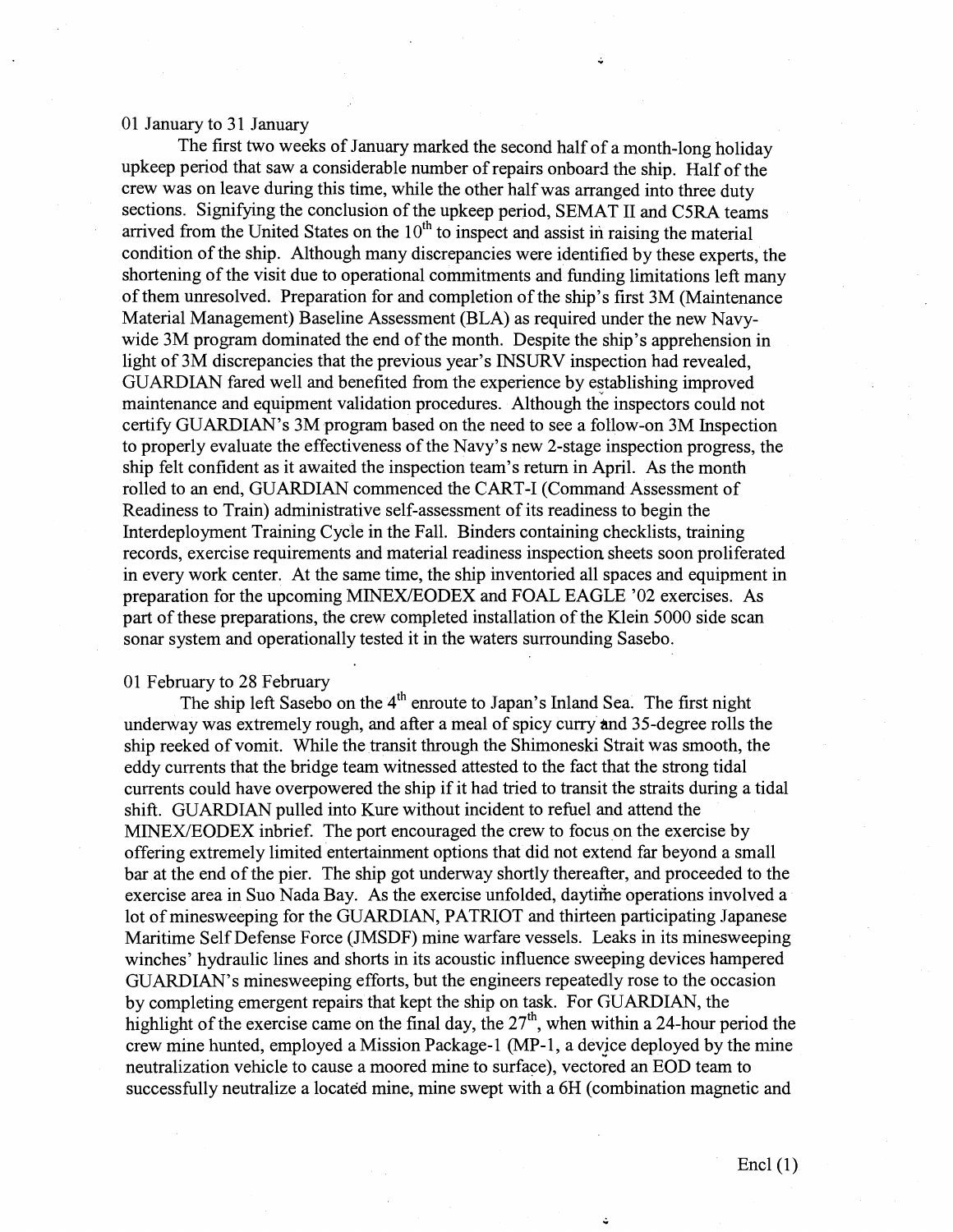acoustic influence sweep), and then performed a challenging late evening alongside mooring and replenishment with the JDS BUNGO. In the course of the highly successful exercise, the ship successfully deployed 5 MP-1 devices, although only 3 actually cut mines due to a fault in the cutter arms.

# 01 March to 31 March

March began with an enjoyable port call to Kagoshima, Japan. Many of the crew traveled to the nearby active volcano and perused the city's large shopping arcade. Over 300 Japanese citizens took advantage of the first time since the 911 1 terrorist attacks that the ship had been open to the public by touring GUARDIAN. The ship returned to Sasebo on the  $8<sup>th</sup>$  for a brief week spent making repairs to minesweeping equipment and preparing for the next exercise in Korea. On the  $16<sup>th</sup>$ , the ship left for Pohang, South Korea. Pulling in only long enough to refuel, the ship expeditiously conmenced bottom mapping of the port area using the new side scan sonar system. After viewing the excellent results of the new sonar's survey, the crew put a great deal of effort into adding newly-identified bottom contacts to GUARDIAN'S existing database. Although fishing markers were dense around the area, the ship persevered and was able to accomplish a great deal of mapping by operating 24 hours a day. (By the end of the exercise, GUARDIAN had hit a confirmed 60 markers, quite a few of which the crew later disentangled from the SQQ-32 sonar and side scan sonar "fish.") Following the mapping exercise, the ship simulated mine hunting by reacquiring the same contacts using its SQQ-32 sonar and newly-updated database. Along with numerous South Korean vessels, PATRIOT and GUARDIAN worked together to hunt the area sector by sector. Towards the end of the exercise, GUARDIAN also employed its 6H combination influence mine sweep for embarked ATG personnel to evaluate the fantail crew and train them on how to deploy the gear more safely and efficiently. ATG and ship's force identified both the Acoustic Power Cable and TB-26 towed body acoustic device as requiring replacement. Engineering difficulties deepened on the  $25<sup>th</sup>$ , when 1B main engine suffered a major casualty that would necessitate the engine's complete replacement. On the  $26<sup>th</sup>$ , however, GUARDIAN once more proved its mettle by successfully exploding a Mission Package-2 (MP-2) bottom mine neutralization charge with the Korean Admiral in charge of the naval exercise Capt. Young, COMCMRON ONE, COMCMDIV ELEVEN, and the future commodore of MINEDIV ELEVEN Cdr. Tokarik looking on. GUARDIAN left for Pusan, Korea on the  $28<sup>th</sup>$  and arrived the next day to conduct a 3-day port call that resulted in overflowing sea lockers full of faux-rnink blankets and genuine leather products. **i** 

# 01 April to 30 April

GUARDIAN transited to Sasebo on the  $2<sup>nd</sup>$  and spent the next two jam-packed weeks preparing for summer deployment. The Enginemen replaced and conducted the ensuing Diesel Engine Inspection on 1B main engine, while the Electricians replaced the Acoustic Power Cable and TB-26. The 3M Inspection began on the  $8<sup>th</sup>$  and continued through the  $12<sup>th</sup>$ . Many of the items identified in the initial inspection had been corrected. and the ship did very well. All-too-soon for crew members who had already spent considerable time away from their families, the ship departed on the  $23<sup>rd</sup>$  for its summer deployment. The transit began with a stop in Okinawa. Due to a high **turn** over in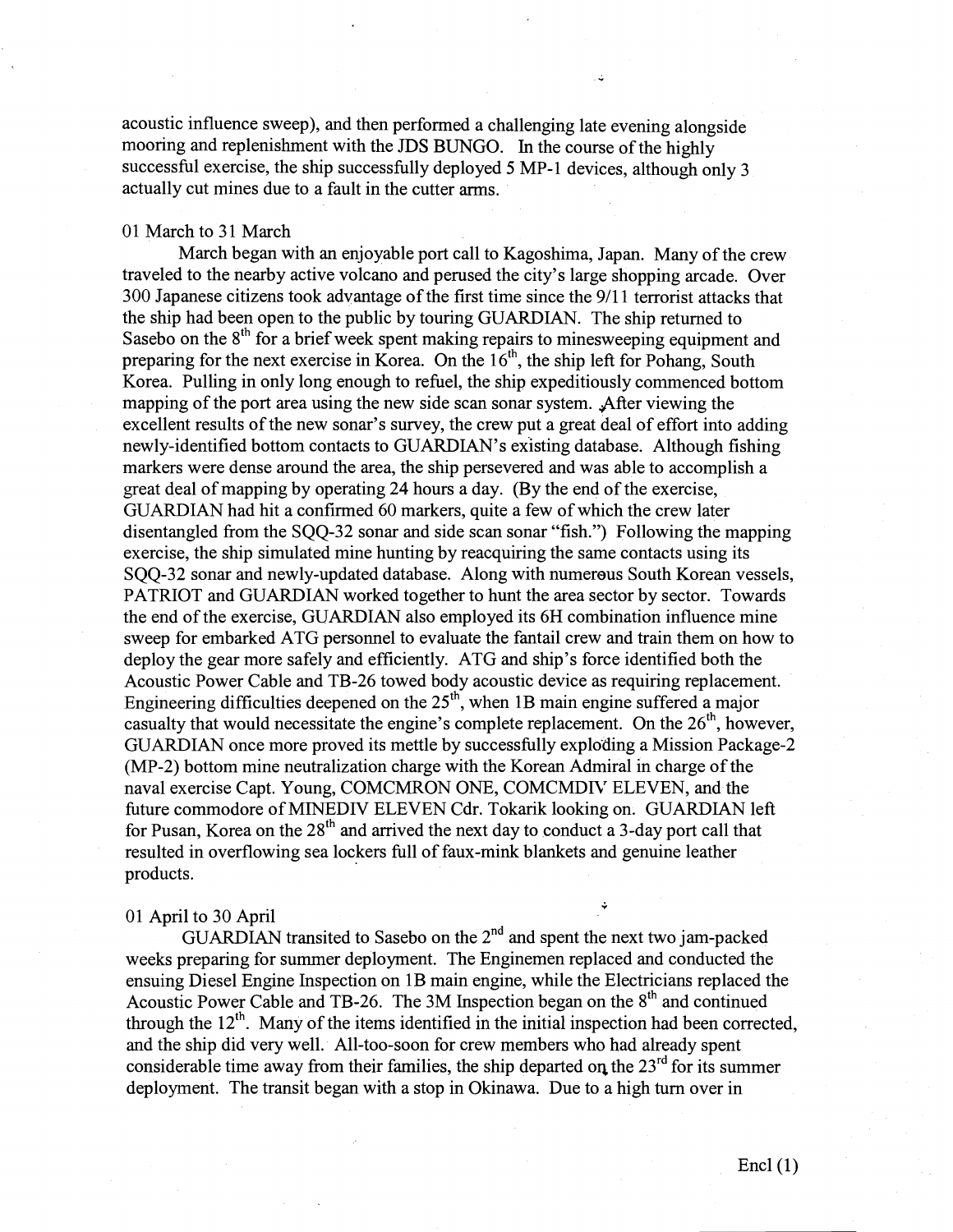personnel and anticipated further loss of experience and proficiency during the upcoming SRA, the training team placed a high emphasis on main space fire drills during the transit. The ship stopped overnight in Okinawa to refuel on the  $25<sup>th</sup>$ , and the next morning it began the 7-day transit to Hong Kong. The Kitty Hawk battle group was also in port when GUARDIAN and PATRIOT arrived, and the two small crews quickly became absorbed into the throng of U.S. Navy Sailors that dispersed throughout the city. Many enjoyed trips to the top of Victoria Peak, shopping in the markets, eating local cuisine and sampling the nightlife in Wan Chai and Lan Quai Phong.

### 01 May to 30 May

GUARDIAN pulled out of Hong Kong on the  $4<sup>th</sup>$  after concluding a port call that all wished would last longer. The ship steamed to Kota Kinabalu, Malaysia. After a great deal of engineering, firefighting, and live fire .50 cal. training, the ship arrived in Malaysia on the  $10<sup>th</sup>$  for refueling. The ship remained in port only long enough to refuel, and then continued towards Thailand. The seas during the 6-day transit from Malaysia to Thailand were incredibly calm. Large open blocks of time during the transit allowed significant opportunities to conduct watch qualification and Enlisted Surface Warfare Specialist training. Six sailors earned their ESWS pins during this transit. The ship arrived in Sattahip, Thailand on the 16" anxious to receive repair parts and mail. After a long weekend in port, the ship got underway to commence the COBRA GOLD '02 exercise. On the  $23<sup>rd</sup>$ , GUARDIAN garnered the distinction of successfully completing the first ever operational detonation of the Mission Package-3 (MP-3) exploding moored mine neutralization system. Technical representatives from MP3 designer Costal Sea Systems Panama City who witnessed the demonstration gave high praise for the professional way in which GUARDIAN carried out this complicated evolution. COBRA GOLD '02 also saw the first integration of the Mobile Command Center system into Guardian's operations. Using the Iridium satellite system, GUARDIAN passed and received information from all the ships in the USS ESSEX (LHD-2) Amphibious Ready Group. The ship returned to port on the  $26<sup>th</sup>$ , and hurriedly prepared to welcome its new Commanding Officer, LCDR Stanley Keeve. CDR Gately officially turned over command to LCDR Keeve during a short ceremony on the mess decks on the  $28<sup>th</sup>$ . The ship got underway for the first time with its new Commanding Officer on the  $31<sup>st</sup>$ .

### 01 June to 30 June

With its new CO and a full team of ATG members from Texas observing, GUARDIAN began the second phase of operations in the Gulf of Thailand with a 2-week mine exercise. This Mine Warfare "Refresher Training" (REFTRA) marked the unofficial beginning of an intensive year-long series of inspections known as the "Interdeployment Training Cycle." During REFTREA GUARDIAN conducted several successful double "Oropesa" mechanical sweeps and streamed the 6H combination magnetic-acoustic influence sweep before hydraulic leaks on the stern cranes precluded further minesweeping operations. The REFTRA also assessed the crew's proficiency at conducting mine hunting operations, and completed an administrative review of the ship's mine warfare programs. After finishing the REFTRA on the  $13<sup>th</sup>$ , the ship pulled into the inner harbor of Sattahip for an evening to refuel. The next morning GUARDIAN finally departed what for many had been an outstanding liberty port as well as working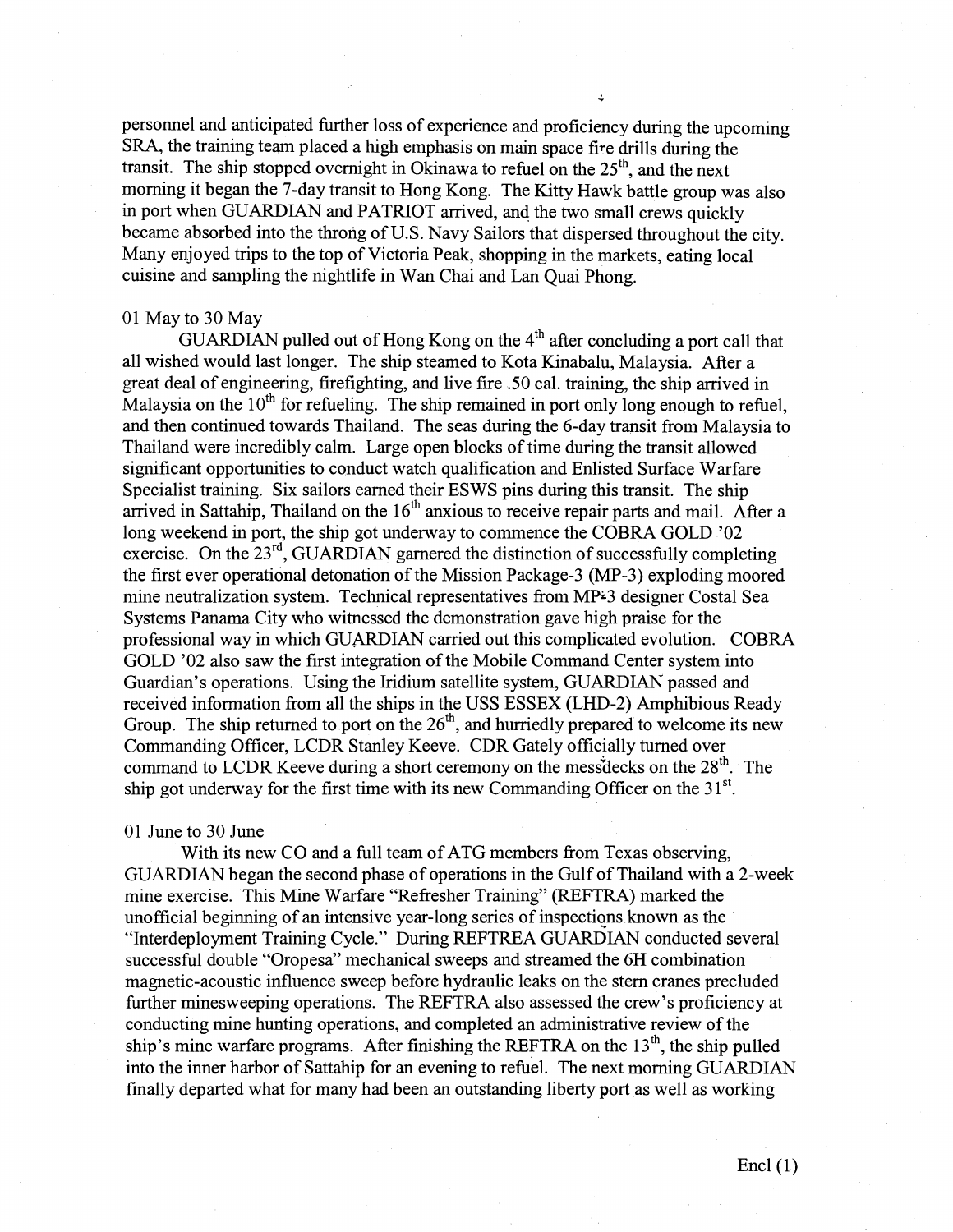port, and steamed towards Singapore. The ship spent 3 days inport in Singapore prior to getting underway once more in the South China Sea. During this transit, the ship was able to complete a "crossing the line," or "shellback" ceremony. This was the first time that the majority of sailors onboard had passed over the equator on a Navy ship, and consequently served as an excellent opportunity to rid the ship of slimy "wogs," as sailors who have not been initiated into the "Royal Order of King Neptune" during such a ceremony are called. On the way back to Sasebo, the ship once more made a brief stop for fuel in Kota Kinabalu before continuing to the Philippines. GUARDIAN then pulled into Subic Bay, Philippines on the  $30<sup>th</sup>$  to conduct a final brief stop for fuel prior to reaching Okinawa. A series of typhoons and resultant high seas, however, forced GUARDIAN to remain in port and delayed its return to Sasebo.

# 01 July to 31 July

The first 12 extremely rainy days of the month were spent in anxious anticipation of when the weather would finally permit GUARDIAN to sail for home. Many of the more senior sailors had been stationed in Subic Bay, and lamented that the base was an empty shell of its glorious past. The stringent force protection-related liberty restrictions and bad weather certainly restricted anything glorious that the crew could have experienced there, although the ship's Supply Officer did later get engaged to a woman he met during GUARDIAN'S unexpected stay. 'To make matters more undesirable, the ship had to conduct two berth shifts in the middle of driving rain. Mooring lines became short in supply after several parted in the high winds and heavy seas, and shore power remained unreliable. The rain worked its way through previously unknown cracks in the ship's superstructure, and soon the crew was soon scrambling to prevent the uninterruptible power supply (UPS) units in the IC-Gyro room from shorting out. After what seemed like an eternity, the ship made its way towards Okinawa through rough but passable seas. By the time GUARDIAN arrived on the 18th, all hands were ready for a night ashore. Finally, GUARDIAN arrived home in Sasebo on the 22<sup>nd</sup>. Fire engines on the pier sprayed colored water from their hoses as GUARDIAN and PATRIOT pulled into the basin. Immediately upon tying up pierside, however, all hands toiled at making up the week of Selected Restrictive Availability (SRA) that the storm delay had robbed the ship of along with its planned five-day stand-down. The next 8 weeks were spent overhauling the ship. Due to limited finding, the crew completed a great deal of the required work itself. Amidst the busy industrial environment, 10 percent of the crew was able to take leave at a given time, while the ship used the prolonged time inport to send others to required schools. One of these schools that took place the final week of the month, the Shipboard Training Team class, indoctrinated GUARDIAN training team members on the requirements and elements of the "new" Interdeployment Training Cycle that GUARDIAN would officially begin in October. Required gr not, the drain of available personnel strained duty sections that already faced increased watches based on SRA requirements.

#### $01$  August  $-31$  August

GUARDIAN spent the entire month pierside conducting maintenance. Contractors commenced painting the ship's superstructure, but the crew's own Deck Division received the task of completely sanding and repainting the ship's hull and all of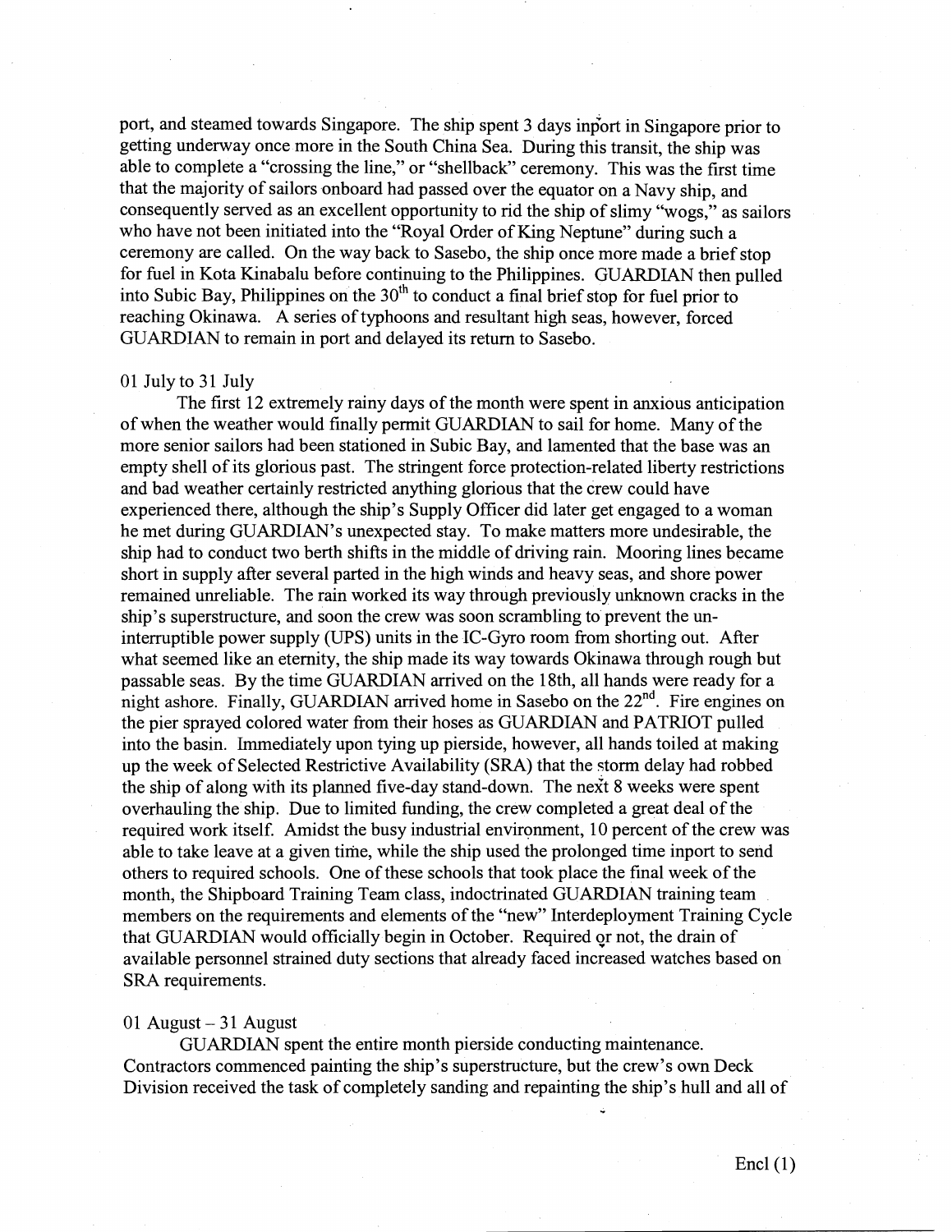the deck gear. Nearly everything metallic that could be unbolted was removed for powder coating, including every aluminum hatch, scuttle and door (not until many pieces came back warped from the process did the ship question the wisdom of powder coating such fittings). Due to a high rate of personnel turnover, supervisors spent a large amount of time counseling, training and indoctrinating newly-reported personnel. Local members of ATG conducted an LTT-E early in the month to review the ship's 17 engineering programs and all engineering logs. The crew came in early on Tuesdays and Thursdays to conduct fire drills. PT was held on Mondays and Wednesdays for everyone except the engineers, who conducted engineering casualty control drills at these times. The engineers had a tough time conducting realistic drill sets, since the engineering spaces were in a state of disarray commensurate with a major industrial availability. Contractors were fitting all of the main engines with walker breather modifications and rebuilding two of the generators, while, the crew was overhauling numerous valves in various systems. In between training and maintenance, the engineers attempted to correct the many administrative discrepancies identified during the LTT. As a result of the large crush of work caused by the confluence of the ship's training and maintenance cycles, the crew was able to spend little time at home. Discontent mounte&among the most junior sailors when the Commander, Seventh Fleet imposed a comprehensive midnight curfew on all E-4 and below (Petty Officer Third Class imd more junior) sailors due to a rash of liberty incidents in Japan. This curfew required all sailors of these pay grades to return to their place of residence by midnight unless they were enrolled in the narrowly-defined "Exceptional Sailor" program. Commander, Seventh Fleet revamped this program several times as new incidents revealed the shortcomings of its criteria. One of GUARDIAN's sailors, MN3 , became so upset that he decided not to return to the ship. After he had been Unauthorized Absent (UA) for 2 days, the Command Senior Enlisted Advisor ITC (SW) and LTJG who had only recently reported to the ship, apprehended him in his automobile. When  $LTJG$  proceeded to escort him back to the ship, Petty Officer decided that he would not return to the ship and drove off with LTJG in the passenger seat. Following an eventful night of pursuit and negotiation, ITC retrieved LTJG from the top of Mount Yumihari and let Petty Officer continue to evade the Command. Some time early the next morning, Petty Officer wrecked his automobile and was transferred to Navy custody in the hospital. Episodes such as this one illustrate the climate in which 100 mast cases took place and ten sailors were administratively separated from the Navy amid an 84 person crew in less than a year. On a brighter note for the command's junior members, GUARDIAN E-4 and below sailors enjoyed moving into the newly constructed Barracks. Each sailor was given his own portion of a room that includes a refrigerator, television and couch.

01 September - 30 September **-** 

As the SRA drew to a close during September, the ship pushed to finish ahead of schedule. The engine rooms slowly became passable, and therefore capable of conducting cold plant drills in. Several more LTT-D/Es took place during this period. The aggressive schedule of painting and sanding the hull continued despite frequent discipline problems, paint and equipment shortages, and visits by Commander, Amphibious Group ONE RADM Ruehe and Commander, Naval Surface Forces VADM

Ċ,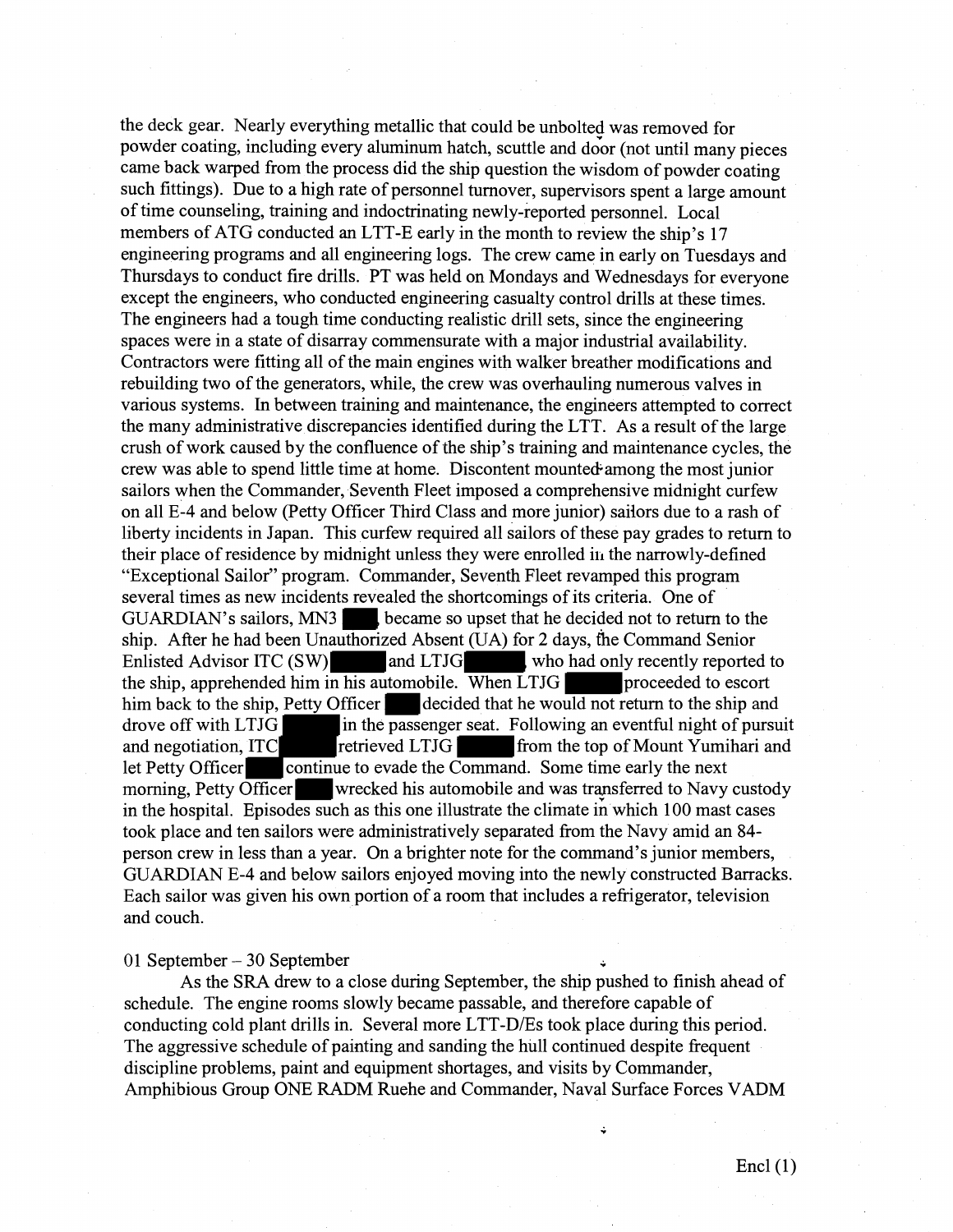LaFleur. Before long, it was time for a crew that had changed significantly since returning from deployment to fast cruise and shake off the cobwebs from sitting in port for 8 weeks. On the 22<sup>nd</sup>, GUARDIAN got underway ahead of schedule to onload ammunition and complete sea trails. The underway was successful, but not without hiccups. The ship went to General Quarters in the narrows of Maebata due to a major fuel oil leak on the Magnetic Minesweeping Gas Turbine Generator supply line while approaching for an ammunition onload. The watch standers quickly isolated the leak, however, and the ship completed its onload and returned to the pier without further incident.

## 01 October – 31 October

GUARDIAN spent most of October away from home. The month began with a week in port and a short underway tailored to prepare for the impending CART I1 and Initial Assessment (IA) assessments. The **IA** had originally been scheduled for the first week of the month, but had been postponed to give the ship more time to prepare. All hands took careful stock of such material condition items as valve labels, missing screws and lagging. Underway, supervisors trained newly-reported personnel in their stations during both special evolutions and regular underway watches. Many individuals had never been to sea before, so training was difficult. The ship left on Columbus Day for Yokosuka. Immediately upon arrival four days later, the ship dove into CART 11. Confusion on what standard to use while conducting the assessment frustrated inspectors and ship's force alike. No tailored objective criteria for MCM class ships existed in the newly-implemented ATG WESTPAC Training Cycle curriculum, and the inspectors were utterly unfaniiliar with the Atlantic Fleet standards that all of the Texas and Arabian Gulf-based MCM class ships use. After three days of rather exhausting determination of exactly what the standards should be and how GUARDIAN measured up to them, ATG and GUARDIAN'S ISIC Mine Countermeasures Division ELEVEN gave the ship approval to continue with the Interdeployment Training Cycle by scheduling TSTA-I for the following month. Immediately following **the:** CART-I1 outbrief, **IA** commenced. For the remainder of the week, the N82 Engineering Inspection Team from San Diego recorded numerous items ranging from material and administrative discrepancies to inadequate training that required attention. Faced with demands for immediate results, the engineering department was tom between utilizing experienced people to restore deficient equipment or train new personnel who were having difficulty mastering operating and maintenance procedures. With the start of GUARDIAN'S second week in Yokosuka, the Training Availability (TRAV) commenced. Whereas the curfew during the week of assessments had been 2200 for all hands, it was extended until 2400 for all hands, and on the weekends E-5 and above could stay off the ship until 0200. Many crew members attended Petty Officer First Class Leadership, Force Protection Team Trainer, General and Advanced Shipboard Fire Fighting, and Anti-Terrorism Training Officer, among other courses not available in Sasebo. In the shadow of the major assessments, however, the ship had difficulty maximizing the training opportunities in Yokosuka. In addition to reserving engineers during working hours to resolve documented discrepancies, the crew conducted evening Inport Emergency Team fire, flooding and toxic gas drills nearly every evening.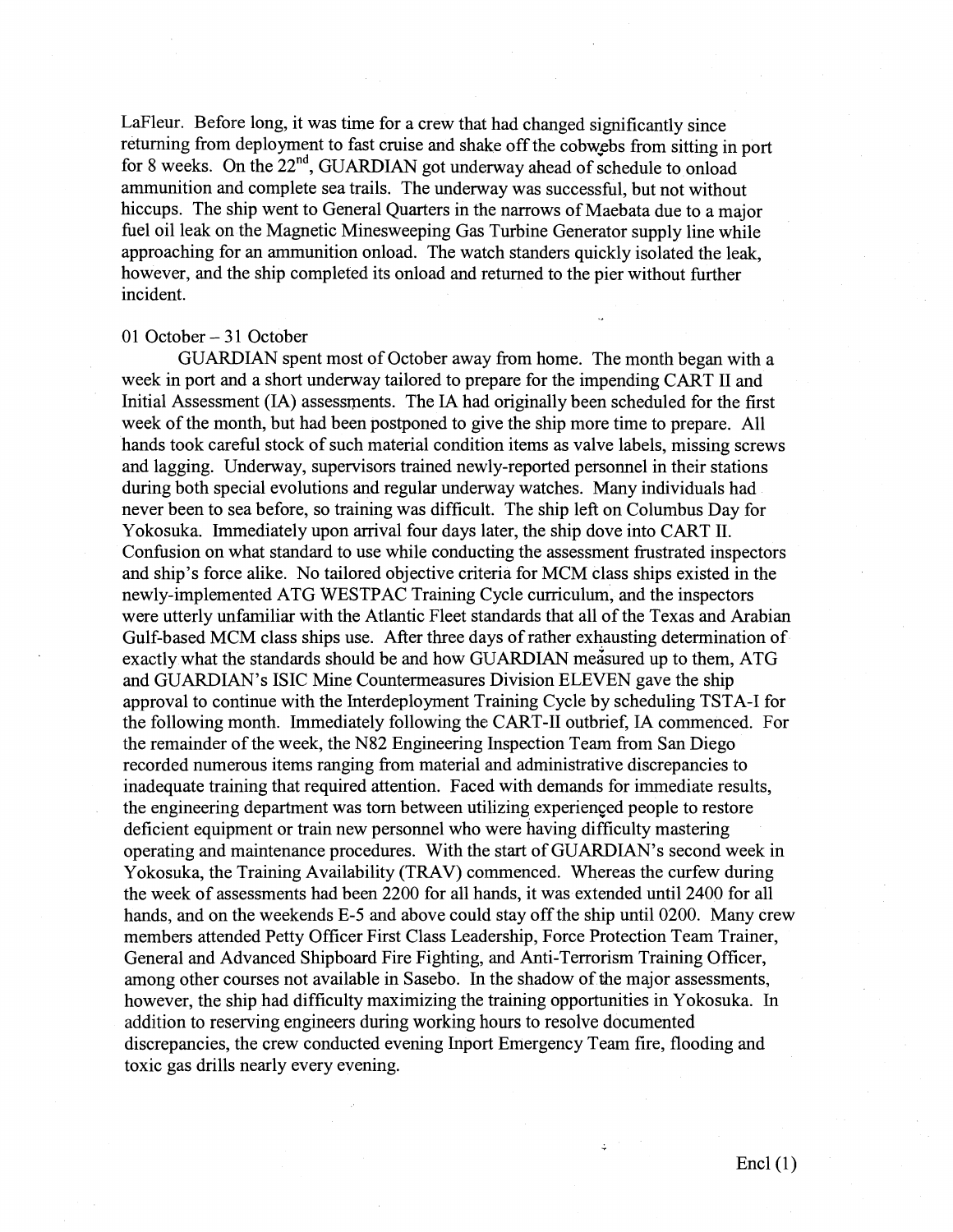### 01 November  $-30$  November

The TRAV, together with its engineering workdays and evening drills, continued in Yokosuka during the first week of November. By the end of the week ATG had certified most of the Inport Emergency Team drills required for assessment during the Interdeployment Training Cycle. An LTT-E and all-hands damage control drills conducted during the transit back to Sasebo demonstrated the pressure to show progress within the Engineering Department and throughout the ship. GUARDIAN arrived in Sasebo on the 14<sup>th</sup> in time to spend the weekend preparing drill packages for the next week's Tailored Ship's Training Availability-I (TSTA-I). Despite the short period of time separating CART-I1 and TSTA-I, the ship showed marked improvement. Engineering plant concerns caused the final 3 days of the 6-day event to take place in port with the brow secured. The crew lamented the fact that they were unable to leave the ship, but the presence of all hands onboard until Saturday night reinforced the focus on ship-wide teamwork in completion of all of the requirements. The completion of 70% of all Interdeployment Training Cycle requirements by the conclusion of TSTA-I1 placed the ship well on track to complete the Training Cycle with a successful Final Evaluation Problem the following spring, even as it further shifted the spotlight onto the Engineering Department to complete the Underway Demonstration and achieve certification. After a Sunday off, the ship headed into the Thanksgiving holiday week and shifted its focus briefly to force protection. On Wednesday the  $27<sup>th</sup>$ , the ship successfully completed FP Exercise '03, thwarting a full days worth of surveillance, bomb threats, unauthorized entries and small boat attacks organized by Commander, Fleet Activities Sasebo. The crew enjoyed the next day with family before reporting back onboard for Friday and Saturday to conduct more engineering drills.

#### 01 December – 31 December

December started off with a string of assessments and ended with a holiday upkeep period. Based on.concerns regarding the ship's readiness, GUARDIAN'S Underway Demonstration was moved from December to February to give the engineers more time to prepare. On the first two days of the month, the ship certified the few remaining required Inport Emergency Team drills. During the next two days, GUARDIAN'S navigation personnel conducted **an** LTT while the engineers continued practicing their dnlls and completing required maintenance. The LTT enabled the Combat Information Center and Bridge watch teams to conduct final preparations for the annual ISIC Navigation Certification. On Friday the  $5<sup>th</sup>$ , Commander, Mine Countermeasures Division ELEVEN and members of ATG got underway with GUARDIAN to conduct the Navigation Certification. While GUARDIAN passed the certification with flying colors, LTJG represented GUARDIAN's wardroom in the Junior Officer Shiphandling competition by being evaluated while conning the ship underway from the pier, through a man overboard drill and bringing the ship alongside the pier. The second week, local members of ATG conducted another LTT-E from Monday through Wednesday. COMCMRON ONE visited the ship on the  $12<sup>th</sup>$  of December. The holiday upkeep period began on the  $13<sup>th</sup>$ , signifying the start of the time when half of the crew was allowed to take leave for each of the two-week periods. The ship's Christmas Party took place at Galaxies on the night of the 13<sup>th</sup>. Despite the provision of live music, free food and drinks and a large number of door prizes, a